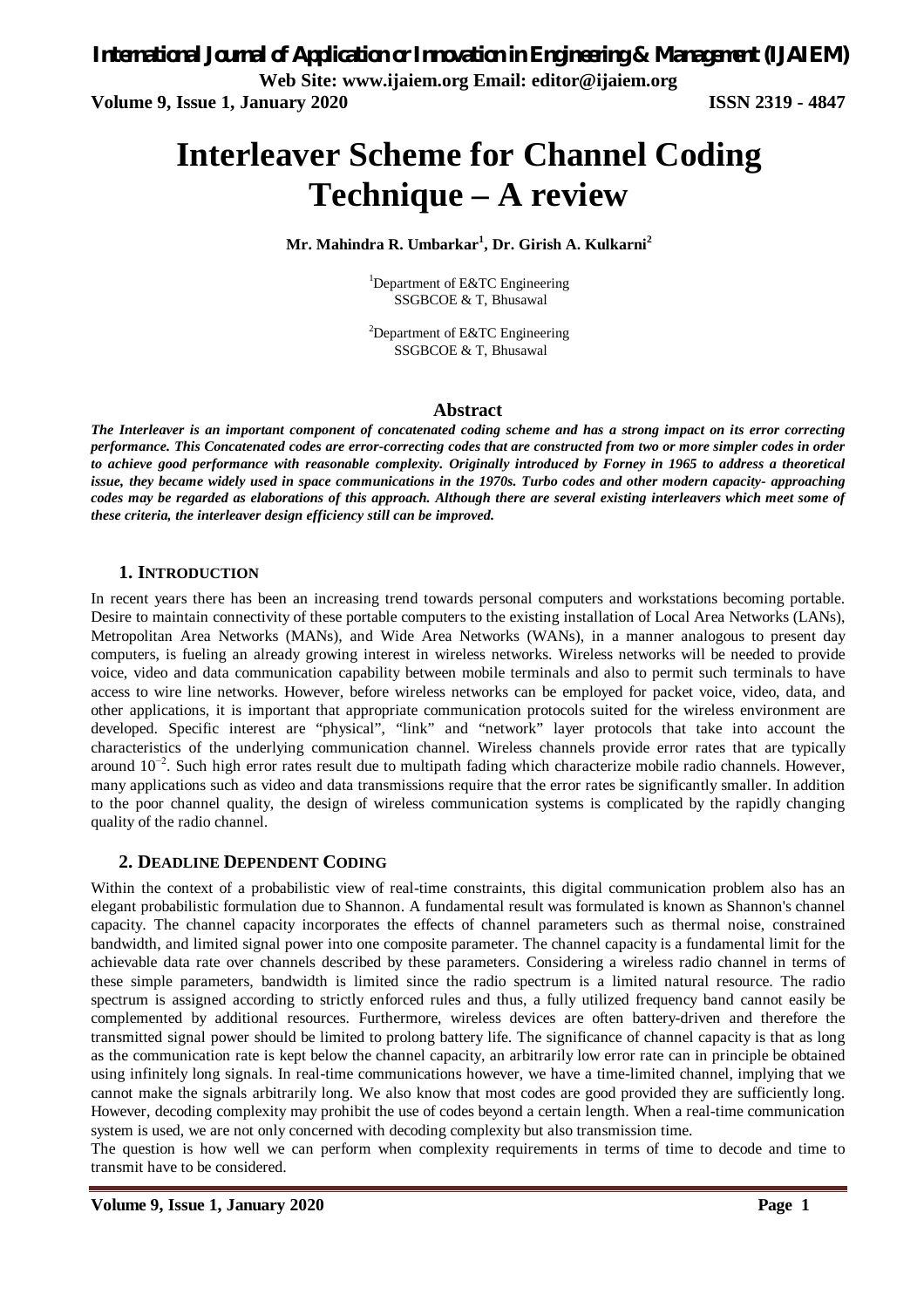# *International Journal of Application or Innovation in Engineering & Management (IJAIEM)* **Web Site: [www.ijaiem.org](http://www.ijaiem.org) Email: [editor@ijaiem.org](mailto:editor@ijaiem.org)**

**Volume 9, Issue 1, January 2020 ISSN 2319 - 4847**

To increase the apparent quality of a communication channel there exist the following two distinct approaches: Forward Error Correction (FEC)

FEC employs error correcting codes to combat bit errors (due to channel imperfections) by adding redundancy (henceforth parity bits) to information packets before they are transmitted. This redundancy is used by the receiver to detect and correct errors.

Automatic Repeat Request (ARQ)

Where in only error detection capability is provided and no attempt to correct any packets received in error is made; instead it is requested that the packets received in error be retransmitted.

In order to overcome their individual drawbacks, the combination of these two basic classes of error control schemes, called hybrid ARQ schemes, have been developed. Specifically, this paper discusses the alternatives available for providing a reliable end-to-end communication channel in communication networks through the concept of Interleaver.

# **3. INTERLEAVER**

An alternative to choosing long codes to combat the effect of burst errors is interleaving. Interleaving simply involves interleaving symbols from two or more code words before transmission on the channel. The number of code words that are interleaved is referred to as the depth of the Interleaver, m. Figure 1 shows an Interleaver with an interleaving depth of m and a codeword length of N. The data is written row-by-row into an m \_ N matrix and read out column-bycolumn by the Interleaver before sending it over the channel. The reverse process is performed at the de-interleaver. Therefore, between successive symbols of any given codeword there are m  $-1$  symbols that belong to the m  $-1$  other code words being interleaved. If the Interleaver has sufficient depth the fading processes that affect successive symbols belonging to the same codeword will be uncorrelated.

Therefore, from the perspective of any single codeword, interleaving makes a burst error channel appear as one which has only random errors.

Note that interleaving does not decrease the long-term bit error rate but it is successful in decreasing the number of errors in each codeword, therefore the codeword should have enough capability to correct the erroneous symbols in it after de-interleaving.



#### **Figure 1** Interleaver

So the interleaver bursts to "spread out" the errors so that they appear random to the decoder. There are two types of Interleaver commonly in use today, Block interleaver and Convolutional Interleaver. Figure 1 illustrates the operation of a block Interleaver.

The block Interleaver is loaded row by row with L code words, each of length n bits. These L Code words are then transmitted column by column until the Interleaver is emptied. Then the Interleaver is loaded again and the cycle repeats. At the receiver, the code words are de-interleaved before they are decoded. A burst of length L bits or less will cause no more than 1 bit error in any one codeword. The random error decoder is much more likely to correct this single error than the entire burst.

Classification of Interleaver can be done as –

- 1. Series Interleaver
- 2. Parallel Interleaver

In this case however, an Interleaver, Π, is used as an integrated part of the code to create longer, more powerful codes. Previously, if an Interleaver was used it was mainly as a way of randomizing the errors from the inner decoder. Figure 3 Parallel Interleaver Encoder structure for parallel concatenation. Π is an Interleaver.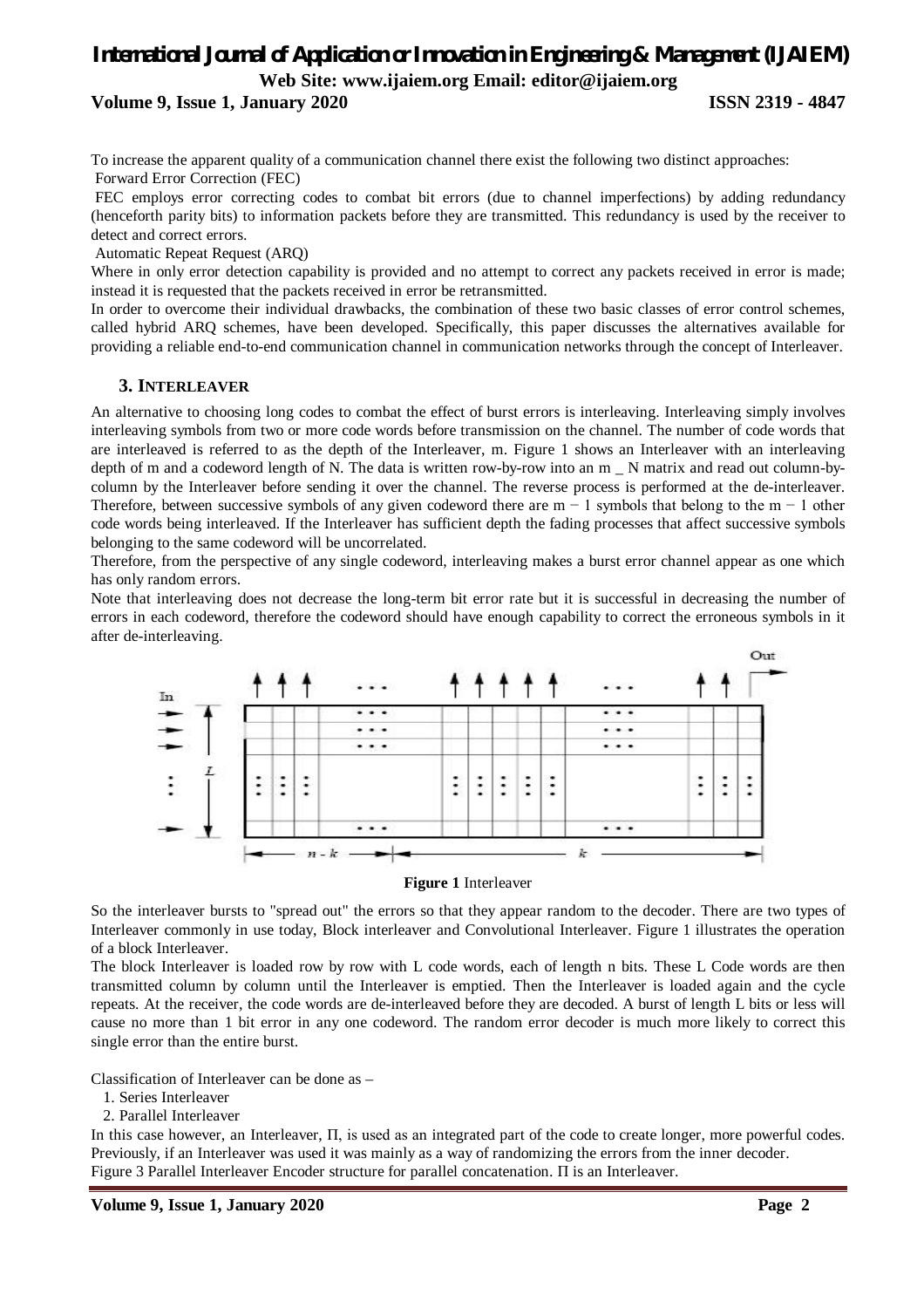# *International Journal of Application or Innovation in Engineering & Management (IJAIEM)* **Web Site: [www.ijaiem.org](http://www.ijaiem.org) Email: [editor@ijaiem.org](mailto:editor@ijaiem.org)**

**Volume 9, Issue 1, January 2020 ISSN 2319 - 4847**



**Figure 2** Series Interleaver



**Figure 3** Parallel Interleaver

# **4. CONCATENATED CODING SCHEME**

[1] The field of channel coding is concerned with sending a stream of data at as high a rate as possible over a given communications channel, and then decoding the original data reliably at the receiver, using encoding and decoding algorithms that are feasible to implement in a given technology. Shannon's channel coding theorem (Shannon, 1948) shows that over many common channels there exist channel coding schemes that are able to transmit data reliably at all rates less than a certain threshold called the channel capacity of the given channel. In fact, the probability of decoding error can be made to decrease exponentially as the block length of the coding scheme goes to infinity. However, the complexity of an optimum decoding scheme that simply computes the likelihood of every possible transmitted codeword increases exponentially with so such an optimum decoder rapidly becomes infeasible.



**Figure 4** Concatenated coding scheme

The basic concatenated coding scheme considered by Forney is shown in Figure 4. The inner code is a short block code like that envisioned by Shannon, with rate close to block length and therefore code words. The inner decoder decodes